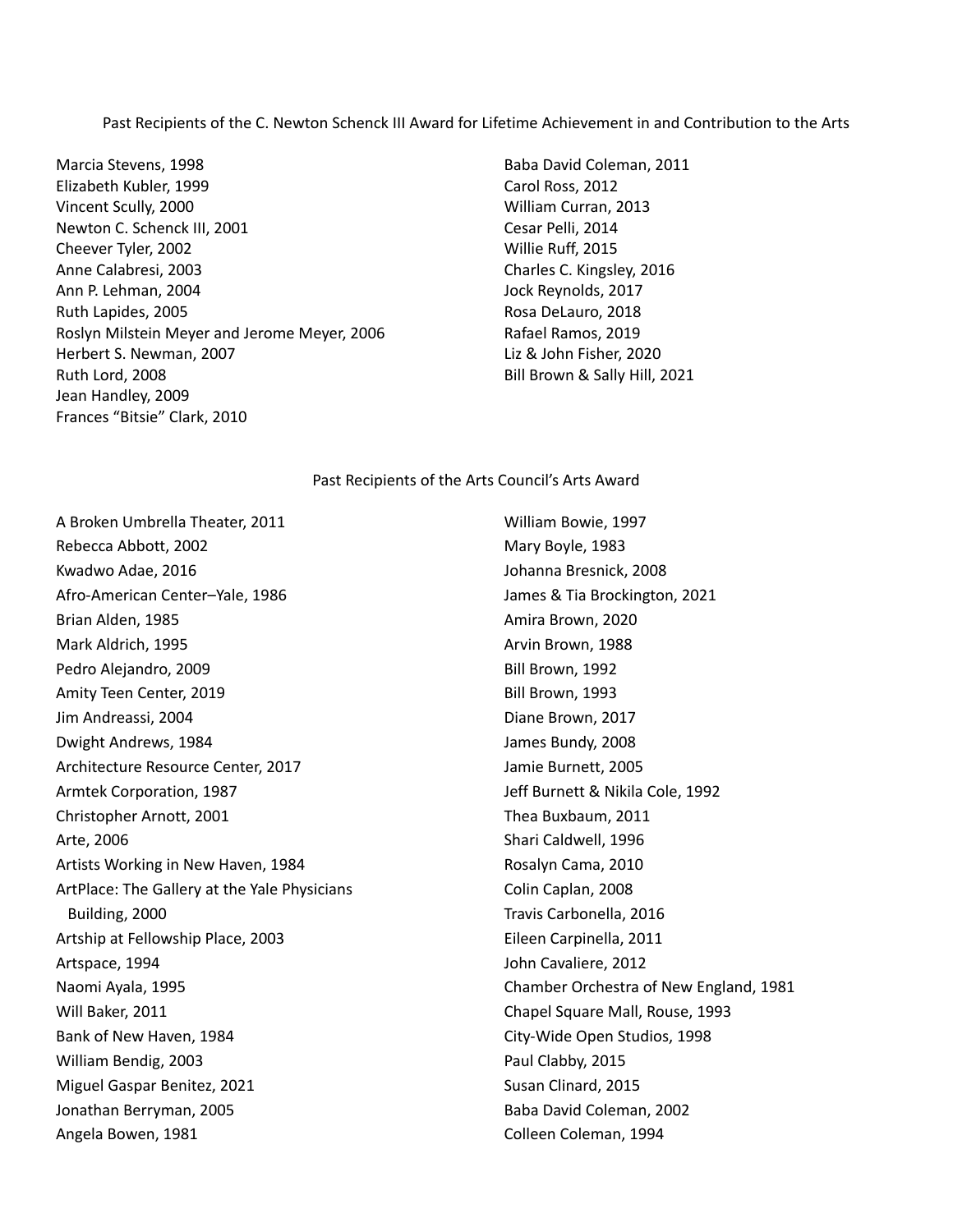Mimsie Coleman, 2003 Bill Collins, 2010 Edmund B\*Wak Comfort, 2002 Connecticut Ballet Company, 1981 Connecticut Hospice Arts program, 2013 Connecticut Savings Bank, before 1980 Conte Arts Magnet School, 1984 Ann Cowlin, 1983 Lou Cox, 2010 Creative Arts Workshop, 1982 Bill Derry, 1993 Stephen Dest, 2012 Janet Saleh Dickson, 1988 Docents of Yale Art Gallery and Yale Center for British Art, 2000 Eileen Doktorski, 1998 Jackie Downing, 2018 William R. Dyson, 2001 East Street Arts, 2016 Educational Center for the Arts, 1984 Eli Whitney Museum Design Apprentices, 2002 Elm City Dance Collective, 2019 Elm City Freddy Fixer Parade, 2019 Crystal Emery, 2003 Louise Endel, 2007 Erector Square Gallery, 1987 Karyl Evans, 2014 Reverend Kevin Ewing, 2017 Factory Direct, 2005 Matthew Feiner, 2004 Grace Feldman, 1996 Ruth Feldman, 2012 Larry Ferrell, 1988 Linda Friedlaender, 2007 First Constitutional Bank, 1989 Elizabeth Fisher, 2013 John Fisher, 2002 Janice Forman, 1985 Eleanor Fulton, 1999 IfeMichelle Gardin, 2020 Elizabeth Greely, 1985 Thomas Green and the Open End Theater, 2000

Bob Gregson, 1992 Paul Hall, 1995 Hamden Arts Commission, 2019 Hanan Hameen, 2018 Jesse Hameen II, 2007 Jean Handley, 2001 Norman Harrower, 1985 Cynthia Hedstrom, 1999 Shaunda Sekai Holloway, 2020 Paul Bryant Hudson, 2020 Humanities Touring Group, 1993 International Festival of Arts & Ideas, 2015 Allen "Dooley-O" Jackson, 2021 Aaron Jafferis, 2011 Jazz Haven, 2005 Helen Kauder, 2012 William Kent, 2009 Peter Kimmerlin, 1985 Sherry Knight, 1990 Daniel Kops, Sr., before 1980 Mary Kordak, 1993 Elizabeth Kubler, before 1980 Polly Lada-Mocarski, 1990 Ruth Lambert, 1997 Ann Langdon, 1992 Ruth Lapides, 1990 Jack Lardis, 2008 Robert Leeney, before 1980 Ann P. Lehman, before 1980 Hilda Levy, 1980 Linda Lindroth, 2021 Nick Lloyd, 2006 Long Wharf Theatre, 1980 Kellie Ann Lynch, 2014 Susan Matheke & Willie Feuer, 1996 Melinda Marquez, 2015 Anne Mauro, 1983 Ruby Melton, 2018 Roslyn Milstein Meyer, 1999 Mikata, 1998 Michael Mills, 2001 Frank Mitchell, 2009